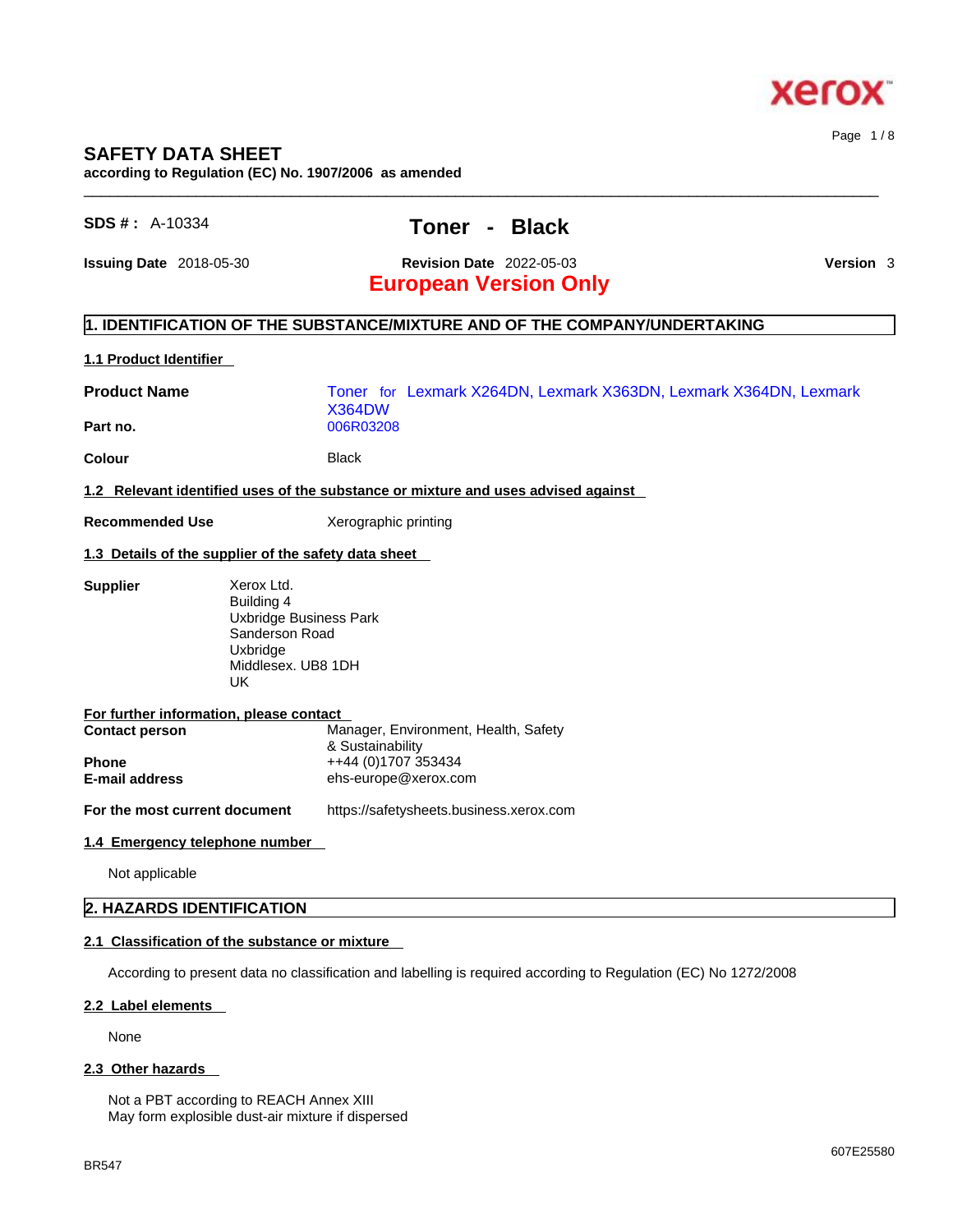# **SDS # :** A-10334 **Toner - Black**

 $\_$  ,  $\_$  ,  $\_$  ,  $\_$  ,  $\_$  ,  $\_$  ,  $\_$  ,  $\_$  ,  $\_$  ,  $\_$  ,  $\_$  ,  $\_$  ,  $\_$  ,  $\_$  ,  $\_$  ,  $\_$  ,  $\_$  ,  $\_$  ,  $\_$  ,  $\_$  ,  $\_$  ,  $\_$  ,  $\_$  ,  $\_$  ,  $\_$  ,  $\_$  ,  $\_$  ,  $\_$  ,  $\_$  ,  $\_$  ,  $\_$  ,  $\_$  ,  $\_$  ,  $\_$  ,  $\_$  ,  $\_$  ,  $\_$  ,

**Issuing Date** 2018-05-30 **Revision Date** 2022-05-03 **Version** 3

# **3. COMPOSITION/INFORMATION ON INGREDIENTS**

#### **3.2 Mixtures**

| <b>Chemical Name</b>    | Weight % | CAS No.     | <b>EC-No</b> | <b>Classification (Reg.</b> | Hazard            | <b>REACH Registration</b> |
|-------------------------|----------|-------------|--------------|-----------------------------|-------------------|---------------------------|
|                         |          |             |              | 1272/2008)                  | <b>Statements</b> | <b>Number</b>             |
| Polyester resin         | 80-95    | Proprietary | Not listed   | $- -$                       | --                | $- -$                     |
| Carbon black            | $3 - 15$ | 1333-86-4   | 215-609-9    | $- -$                       |                   | 01-2119384822-32-0065     |
| Amorphous silica        | <5       | 7631-86-9   | 231-545-4    | $\sim$ $\sim$               | $-1$              | $- -$                     |
| Organo-chromium complex | <2       | 72869-85-3  | 276-955-4    | Aquatic Acute 1             | H400              | $- -$                     |
|                         |          |             |              | Aquatic Chron. 1            | H410              |                           |
| Titanium dioxide        |          | 13463-67-7  | 236-675-5    | Carc (Inhal) 2              | H <sub>351</sub>  |                           |

# **Full text of H- statements: see section 16**

**Note**

"--" indicates no classification or hazard statements apply.

Components marked as "Not Listed" are exempt from registration.

Where no REACH registration number is listed, it is considered confidential to the Only Representative.

#### **4. FIRST AID MEASURES**

#### **4.1 Description of first aid measures**

| <b>General advice</b> | For external use only. When symptoms persist or in all cases of doubt seek medical advice.<br>Show this safety data sheet to the doctor in attendance. |
|-----------------------|--------------------------------------------------------------------------------------------------------------------------------------------------------|
| Eye contact           | Immediately flush with plenty of water. After initial flushing, remove any contact lenses and<br>continue flushing for at least 15 minutes             |
| <b>Skin contact</b>   | Wash skin with soap and water                                                                                                                          |
| <b>Inhalation</b>     | Move to fresh air                                                                                                                                      |
| Ingestion             | Rinse mouth with water and afterwards drink plenty of water or milk                                                                                    |
|                       |                                                                                                                                                        |

#### **4.2 Most important symptoms and effects, both acute and delayed**

| <b>Acute toxicity</b>   |                                                       |
|-------------------------|-------------------------------------------------------|
| Eyes                    | No known effect                                       |
| <b>Skin</b>             | No known effect                                       |
| <b>Inhalation</b>       | No known effect                                       |
| Ingestion               | No known effect                                       |
| <b>Chronic effects</b>  |                                                       |
| <b>Chronic toxicity</b> | No known effects under normal use conditions          |
| <b>Main symptoms</b>    | Overexposure may cause:                               |
|                         | mild respiratory irritation similar to nuisance dust. |

### **4.3 Indication of immediate medical attention and special treatment needed**

| <b>Protection of first-aiders</b> | No special protective equipment required |
|-----------------------------------|------------------------------------------|
| Notes to physician                | Treat symptomatically                    |

#### **5. FIREFIGHTING MEASURES**



 $\_$  ,  $\_$  ,  $\_$  ,  $\_$  ,  $\_$  ,  $\_$  ,  $\_$  ,  $\_$  ,  $\_$  ,  $\_$  ,  $\_$  ,  $\_$  ,  $\_$  ,  $\_$  ,  $\_$  ,  $\_$  ,  $\_$  ,  $\_$  ,  $\_$  ,  $\_$  ,  $\_$  ,  $\_$  ,  $\_$  ,  $\_$  ,  $\_$  ,  $\_$  ,  $\_$  ,  $\_$  ,  $\_$  ,  $\_$  ,  $\_$  ,  $\_$  ,  $\_$  ,  $\_$  ,  $\_$  ,  $\_$  ,  $\_$  , Page 2 / 8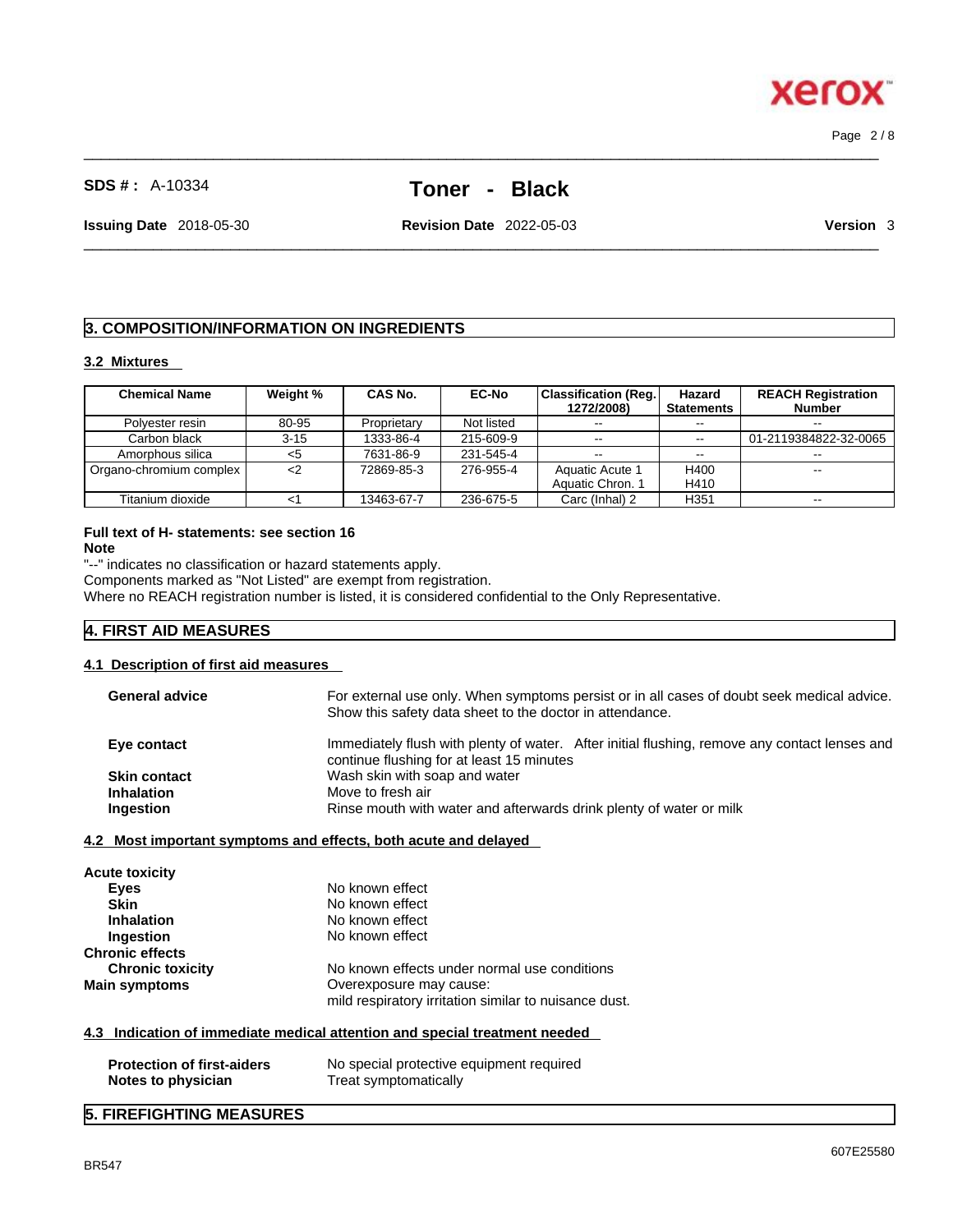Page 3 / 8

xero

# **SDS # :** A-10334 **Toner - Black**

 $\_$  ,  $\_$  ,  $\_$  ,  $\_$  ,  $\_$  ,  $\_$  ,  $\_$  ,  $\_$  ,  $\_$  ,  $\_$  ,  $\_$  ,  $\_$  ,  $\_$  ,  $\_$  ,  $\_$  ,  $\_$  ,  $\_$  ,  $\_$  ,  $\_$  ,  $\_$  ,  $\_$  ,  $\_$  ,  $\_$  ,  $\_$  ,  $\_$  ,  $\_$  ,  $\_$  ,  $\_$  ,  $\_$  ,  $\_$  ,  $\_$  ,  $\_$  ,  $\_$  ,  $\_$  ,  $\_$  ,  $\_$  ,  $\_$  ,

**Issuing Date** 2018-05-30 **Revision Date** 2022-05-03 **Version** 3

 $\_$  ,  $\_$  ,  $\_$  ,  $\_$  ,  $\_$  ,  $\_$  ,  $\_$  ,  $\_$  ,  $\_$  ,  $\_$  ,  $\_$  ,  $\_$  ,  $\_$  ,  $\_$  ,  $\_$  ,  $\_$  ,  $\_$  ,  $\_$  ,  $\_$  ,  $\_$  ,  $\_$  ,  $\_$  ,  $\_$  ,  $\_$  ,  $\_$  ,  $\_$  ,  $\_$  ,  $\_$  ,  $\_$  ,  $\_$  ,  $\_$  ,  $\_$  ,  $\_$  ,  $\_$  ,  $\_$  ,  $\_$  ,  $\_$  ,

#### **5.1 Extinguishing media**

**Suitable extinguishing media** Use water spray or fog; do not use straight streams, Foam

**Unsuitable extinguishing media** Do not use a solid water stream as it may scatterand spread fire

#### **5.2 Special hazards arising from the substance or mixture**

Fine dust dispersed in air, in sufficient concentrations, and in the presence of an ignition source is a potential dust explosion hazard

#### **Hazardous combustion products**

Hazardous decomposition products due to incomplete combustion. Carbon oxides Nitrogen oxides (NOx)

#### **5.3 Advice for fire-fighters**

In the event of fire and/or explosion do not breathe fumes. Wear fire/flame resistant/retardant clothing. Use self-contained pressure-demand breathing apparatus if needed to prevent exposure to smoke or airborne toxins. Wear self-contained breathing apparatus and protective suit.

#### **Other information**

| <b>Flammability</b> | Not flammable  |
|---------------------|----------------|
| <b>Flash point</b>  | Not applicable |

#### **6. ACCIDENTAL RELEASE MEASURES**

#### **6.1 Personal precautions, protective equipment and emergency procedures**

Avoid breathing dust

#### **6.2 Environmental precautions**

Although toner is not an aquatic toxin, microplastics may be a physical hazard to aquatic life and should not be allowed to enter drains, sewers, or waterways

#### **6.3 Methods and material for containment and cleaning up**

| <b>Methods for containment</b> | Prevent dust cloud                                                                |
|--------------------------------|-----------------------------------------------------------------------------------|
| Methods for cleaning up        | Use a vacuum cleaner to remove excess, then wash with COLD water. Hot water fuses |
|                                | the toner making it difficult to remove                                           |

#### **6.4 Reference to other sections**

See section 12 for additional ecological information See Section 13 for additional information

#### **7. HANDLING AND STORAGE**

#### **7.1 Precautions for safe handling**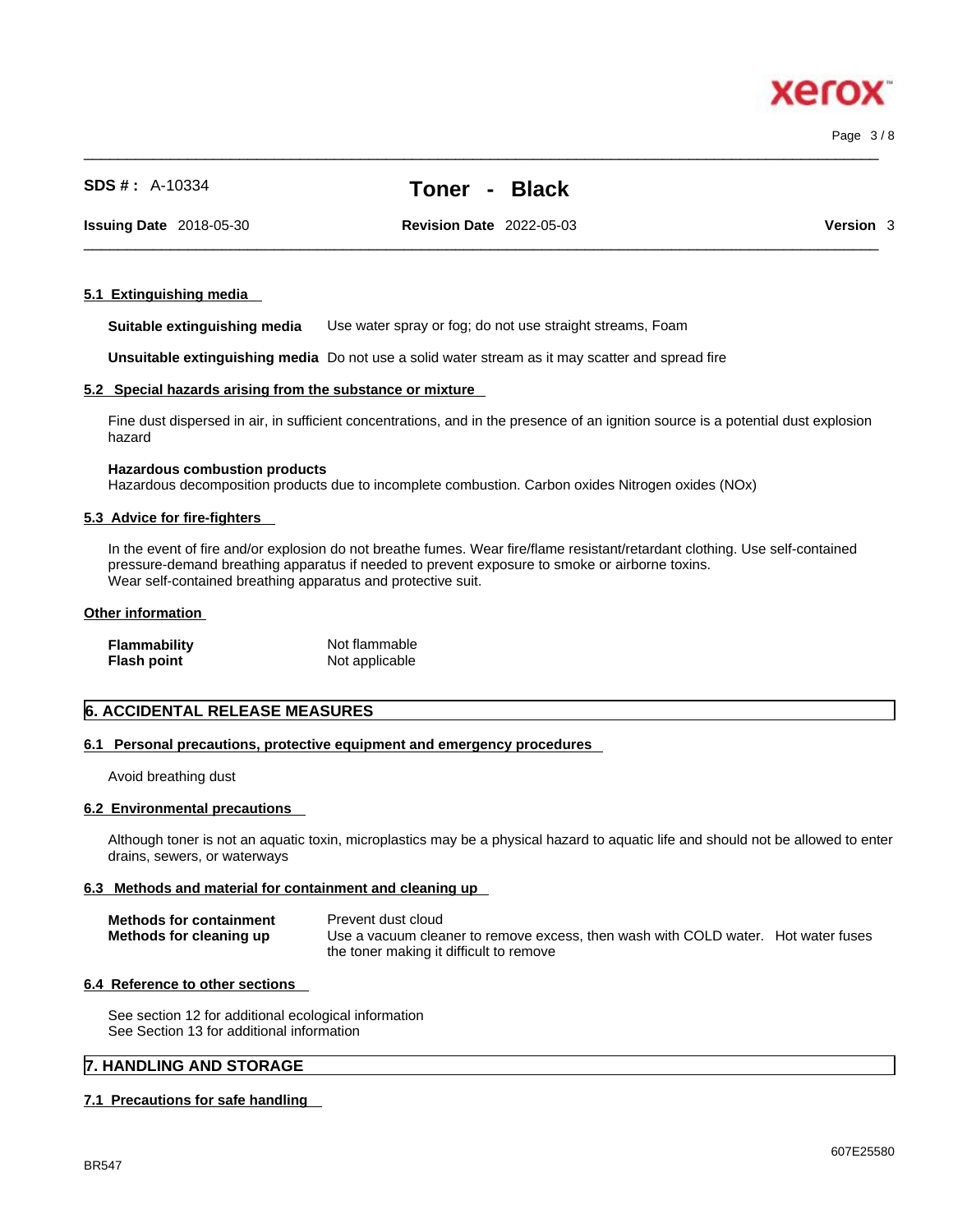Page 4 / 8

| <b>SDS #:</b> A-10334                                                                                                                       |                                                                      | <b>Toner</b><br><b>Black</b><br>$\sim 100$                                                                                                                                                                   |                                                                                                                           |
|---------------------------------------------------------------------------------------------------------------------------------------------|----------------------------------------------------------------------|--------------------------------------------------------------------------------------------------------------------------------------------------------------------------------------------------------------|---------------------------------------------------------------------------------------------------------------------------|
| <b>Issuing Date</b> 2018-05-30                                                                                                              |                                                                      | <b>Revision Date 2022-05-03</b>                                                                                                                                                                              | Version 3                                                                                                                 |
| dust cloud                                                                                                                                  |                                                                      |                                                                                                                                                                                                              | Handle in accordance with good industrial hygiene and safety practice, Avoid dust accumulation in enclosed space, Prevent |
| <b>Hygiene measures</b>                                                                                                                     |                                                                      | None under normal use conditions                                                                                                                                                                             |                                                                                                                           |
| 7.2 Conditions for safe storage, including any incompatibilities                                                                            |                                                                      |                                                                                                                                                                                                              |                                                                                                                           |
|                                                                                                                                             |                                                                      | Keep container tightly closed in a dry and well-ventilated place, Store at room temperature                                                                                                                  |                                                                                                                           |
| 7.3 Specific end uses                                                                                                                       |                                                                      |                                                                                                                                                                                                              |                                                                                                                           |
| Xerographic printing                                                                                                                        |                                                                      |                                                                                                                                                                                                              |                                                                                                                           |
| <b>8. EXPOSURE CONTROLS/PERSONAL PROTECTION</b>                                                                                             |                                                                      |                                                                                                                                                                                                              |                                                                                                                           |
| 8.1 Control parameters                                                                                                                      |                                                                      |                                                                                                                                                                                                              |                                                                                                                           |
| <b>Xerox Exposure Limit</b><br><b>Xerox Exposure Limit</b>                                                                                  | 2.5 mg/m $3$ (total dust)<br>0.4 mg/m <sup>3</sup> (respirable dust) |                                                                                                                                                                                                              |                                                                                                                           |
| 8.2 Exposure controls                                                                                                                       |                                                                      |                                                                                                                                                                                                              |                                                                                                                           |
| <b>Engineering measures</b>                                                                                                                 |                                                                      | None under normal use conditions                                                                                                                                                                             |                                                                                                                           |
| Personal protective equipment                                                                                                               |                                                                      |                                                                                                                                                                                                              |                                                                                                                           |
| <b>Eye/face protection</b><br><b>Hand protection</b><br>Skin and body protection<br><b>Respiratory protection</b><br><b>Thermal hazards</b> |                                                                      | No special protective equipment required<br>No special protective equipment required<br>No special protective equipment required<br>No special protective equipment required<br>None under normal processing |                                                                                                                           |
| <b>Environmental Exposure Controls</b><br><b>Environmental Exposure</b><br><b>Controls</b>                                                  |                                                                      | Keep out of drains, sewers, ditches and waterways                                                                                                                                                            |                                                                                                                           |
| 9. PHYSICAL AND CHEMICAL PROPERTIES                                                                                                         |                                                                      |                                                                                                                                                                                                              |                                                                                                                           |
| 9.1 Information on basic physical and chemical properties                                                                                   |                                                                      |                                                                                                                                                                                                              |                                                                                                                           |
| Appearance<br><b>Physical state</b><br>Colour                                                                                               | Powder<br>Solid<br><b>Black</b>                                      | <b>Odour</b><br><b>Odour threshold</b><br>рH                                                                                                                                                                 | Faint<br>Not applicable<br>Not applicable                                                                                 |
| <b>Flash point</b>                                                                                                                          | Not applicable                                                       |                                                                                                                                                                                                              |                                                                                                                           |
| <b>Melting / Freezing Point</b>                                                                                                             | Not applicable                                                       |                                                                                                                                                                                                              |                                                                                                                           |

 $\_$  ,  $\_$  ,  $\_$  ,  $\_$  ,  $\_$  ,  $\_$  ,  $\_$  ,  $\_$  ,  $\_$  ,  $\_$  ,  $\_$  ,  $\_$  ,  $\_$  ,  $\_$  ,  $\_$  ,  $\_$  ,  $\_$  ,  $\_$  ,  $\_$  ,  $\_$  ,  $\_$  ,  $\_$  ,  $\_$  ,  $\_$  ,  $\_$  ,  $\_$  ,  $\_$  ,  $\_$  ,  $\_$  ,  $\_$  ,  $\_$  ,  $\_$  ,  $\_$  ,  $\_$  ,  $\_$  ,  $\_$  ,  $\_$  ,

**Softening point** 49 - 60 °C / 120 - 140 °F **Evaporation rate Reserve Server Allection** Not applicable **Flammability** Not flammable **Flammability Limits in Air** Not applicable

**Boiling point/boiling range** Not applicable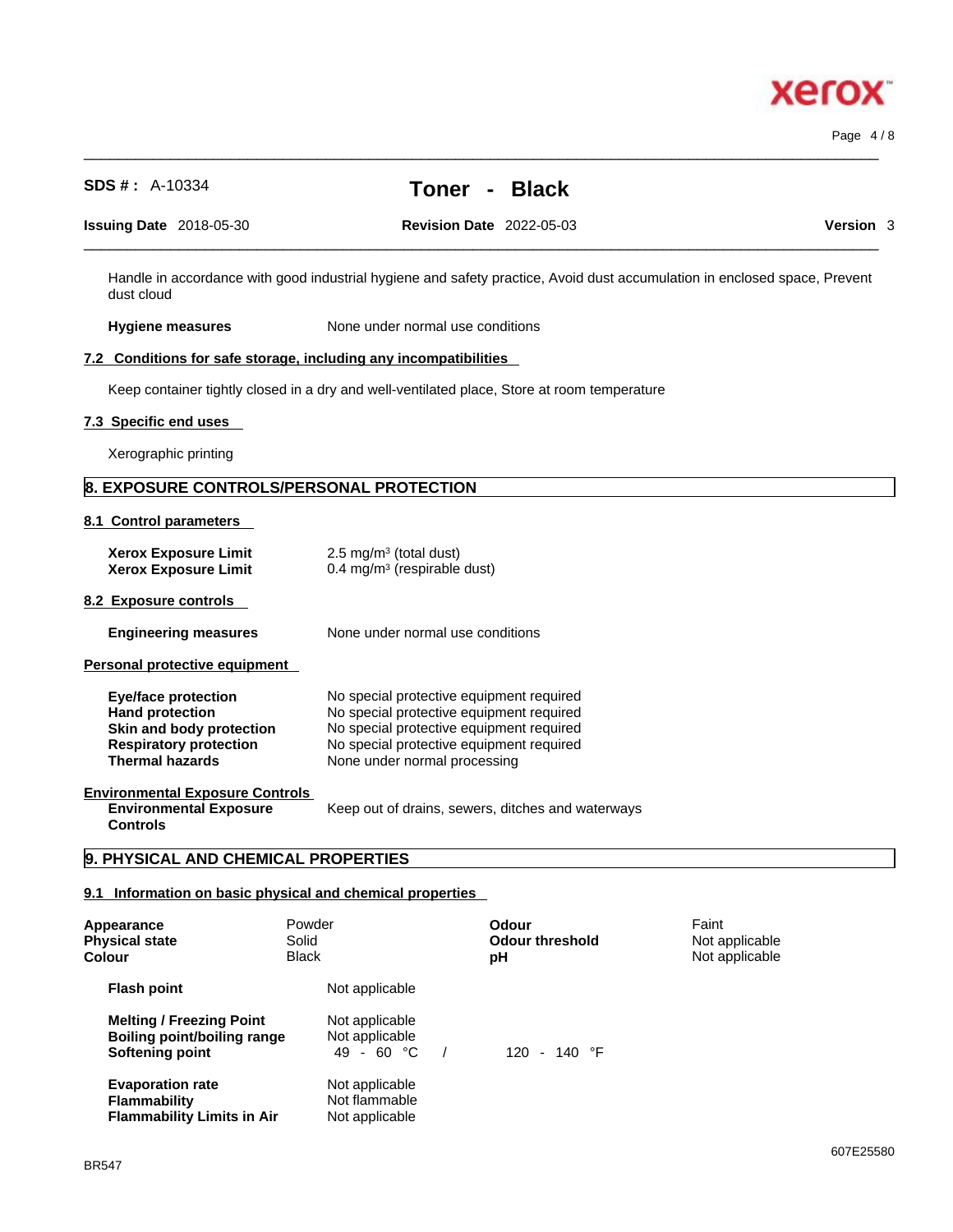xerox

Page 5 / 8

# **SDS # :** A-10334 **Toner - Black**

 $\_$  ,  $\_$  ,  $\_$  ,  $\_$  ,  $\_$  ,  $\_$  ,  $\_$  ,  $\_$  ,  $\_$  ,  $\_$  ,  $\_$  ,  $\_$  ,  $\_$  ,  $\_$  ,  $\_$  ,  $\_$  ,  $\_$  ,  $\_$  ,  $\_$  ,  $\_$  ,  $\_$  ,  $\_$  ,  $\_$  ,  $\_$  ,  $\_$  ,  $\_$  ,  $\_$  ,  $\_$  ,  $\_$  ,  $\_$  ,  $\_$  ,  $\_$  ,  $\_$  ,  $\_$  ,  $\_$  ,  $\_$  ,  $\_$  ,

 $\_$  ,  $\_$  ,  $\_$  ,  $\_$  ,  $\_$  ,  $\_$  ,  $\_$  ,  $\_$  ,  $\_$  ,  $\_$  ,  $\_$  ,  $\_$  ,  $\_$  ,  $\_$  ,  $\_$  ,  $\_$  ,  $\_$  ,  $\_$  ,  $\_$  ,  $\_$  ,  $\_$  ,  $\_$  ,  $\_$  ,  $\_$  ,  $\_$  ,  $\_$  ,  $\_$  ,  $\_$  ,  $\_$  ,  $\_$  ,  $\_$  ,  $\_$  ,  $\_$  ,  $\_$  ,  $\_$  ,  $\_$  ,  $\_$  ,

**Issuing Date** 2018-05-30 **Revision Date** 2022-05-03

| <b>Version</b><br>3 |
|---------------------|
|---------------------|

| <b>Explosive Limits</b>          | No data available                                                                                                                           |
|----------------------------------|---------------------------------------------------------------------------------------------------------------------------------------------|
| Vapour pressure                  | Not applicable                                                                                                                              |
| Vapour density                   | Not applicable                                                                                                                              |
| <b>Specific gravity</b>          | 1-2                                                                                                                                         |
| <b>Water solubility</b>          | <b>Negligible</b>                                                                                                                           |
| <b>Partition coefficient</b>     | Not applicable                                                                                                                              |
| <b>Autoignition temperature</b>  | Not applicable                                                                                                                              |
| <b>Decomposition temperature</b> | Not determined                                                                                                                              |
| <b>Viscosity</b>                 | Not applicable                                                                                                                              |
| <b>Explosive properties</b>      | Fine dust dispersed in air, in sufficient concentrations, and in the presence of an ignition<br>source is a potential dust explosion hazard |
| <b>Oxidising properties</b>      | Not applicable                                                                                                                              |
| 9.2 Other information            |                                                                                                                                             |

None

# **10. STABILITY AND REACTIVITY**

#### **10.1 Reactivity**

No dangerous reaction known under conditions of normal use

#### **10.2 Chemical stability**

Stable under normal conditions

#### **10.3 Possibility of hazardous reactions**

| <b>Hazardous reactions</b>      | None under normal processing            |
|---------------------------------|-----------------------------------------|
| <b>Hazardous polymerisation</b> | Hazardous polymerisation does not occur |

#### **10.4 Conditions to avoid**

Prevent dust cloud, Fine dust dispersed in air, in sufficient concentrations, and in the presence of an ignition source is a potential dust explosion hazard

#### **10.5 Incompatible Materials**

None

#### **10.6 Hazardous decomposition products**

None under normal use

#### **11. TOXICOLOGICAL INFORMATION**

*The toxicity data noted below is based on the test results of similar reprographic materials.* 

#### **11.1 Information on toxicological effects**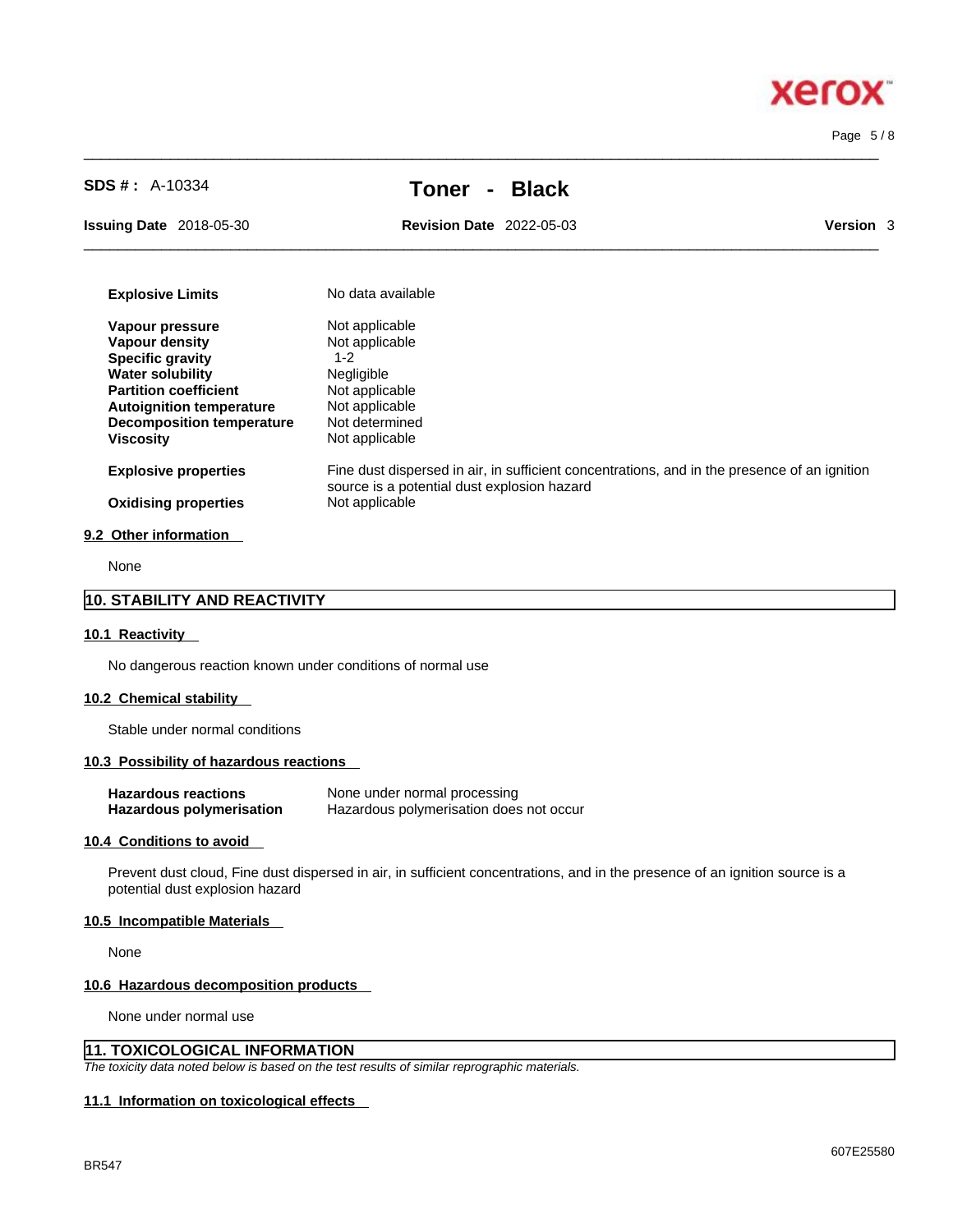11.2 Information on other hazards

**12. ECOLOGICAL INFORMATION**

EC50/72h/algae = 1000 mg/L  $EC50/48h/daphnia = 1000 mg/L$  $LC50/96h/fish = 1000 mg/L$ 

**12.1 Toxicity** 

BR547

| <b>Acute toxicity</b><br><b>Product Information</b><br><b>Irritation</b><br>Oral LD50<br>Dermal LD50<br><b>LC50 Inhalation</b> | No skin irritation, No eye irritation<br>$> 5$ g/kg (rat)<br>$> 5$ g/kg (rabbit)<br>$> 5$ mg/L (rat, 4 hr)                                                                                                                                                                                                                                                                                                                                                                                                                                                                                                                                                                                                                                                                                                                                                                                                                                                      |
|--------------------------------------------------------------------------------------------------------------------------------|-----------------------------------------------------------------------------------------------------------------------------------------------------------------------------------------------------------------------------------------------------------------------------------------------------------------------------------------------------------------------------------------------------------------------------------------------------------------------------------------------------------------------------------------------------------------------------------------------------------------------------------------------------------------------------------------------------------------------------------------------------------------------------------------------------------------------------------------------------------------------------------------------------------------------------------------------------------------|
| <b>Chronic toxicity</b><br>Product Information<br><b>Chronic effects</b><br>Carcinogenicity<br><b>Other information</b>        | No known effects under normal use conditions<br>See "Other Information" in this section.<br>The IARC (International Agency for Research on Cancer) has listed carbon black as<br>"possibly carcinogenic to humans". However, Xerox has concluded that the presence of<br>carbon black in this mixture does not present a health hazard. The IARC classification is<br>based on studies evaluating pure, "free" carbon black. In contrast, toner is a formulation<br>composed of specially prepared polymer and a small amount of carbon black (or other<br>pigment). In the process of making toner, the small amount of carbon black becomes<br>encapsulated within a matrix. Xeroxhas performed extensive testing of toner, including a<br>chronic bioassay (test for potential carcinogenicity). Exposure to toner did not produce<br>evidence of cancer in exposed animals. The results were submitted to regulatory agencies<br>and published extensively. |
|                                                                                                                                | The IARC (International Agency for Research on Cancer) has listed titanium dioxide as<br>"possibly carcinogenic to humans". However, Xerox has concluded that the presence of<br>titanium dioxide in this mixture does not present a health hazard. The IARC classification<br>is based on studies in rats using high concentrations of pure, unbound TiO2 particles of<br>respirable size. Epidemiological studies do not suggest a carcinogenic effects in humans.<br>In addition, the titanium dioxide in this mixture is encapsulated in a matrix or bound to the<br>surface of the toner.                                                                                                                                                                                                                                                                                                                                                                  |
| Other toxic effects<br>Product Information<br><b>Sensitisation</b><br><b>Mutagenic effects</b><br><b>Reproductive toxicity</b> | No sensitisation responses were observed<br>Not mutagenic in AMES Test<br>This product does not contain any known or suspected reproductive hazards                                                                                                                                                                                                                                                                                                                                                                                                                                                                                                                                                                                                                                                                                                                                                                                                             |
| <b>Target organ effects</b>                                                                                                    | None known                                                                                                                                                                                                                                                                                                                                                                                                                                                                                                                                                                                                                                                                                                                                                                                                                                                                                                                                                      |
| Other adverse effects<br><b>Aspiration Hazard</b>                                                                              | None known<br>Not applicable                                                                                                                                                                                                                                                                                                                                                                                                                                                                                                                                                                                                                                                                                                                                                                                                                                                                                                                                    |

**Endocrine disrupting properties** This product does not contain any known or suspected endocrine disruptors

#### $\_$  ,  $\_$  ,  $\_$  ,  $\_$  ,  $\_$  ,  $\_$  ,  $\_$  ,  $\_$  ,  $\_$  ,  $\_$  ,  $\_$  ,  $\_$  ,  $\_$  ,  $\_$  ,  $\_$  ,  $\_$  ,  $\_$  ,  $\_$  ,  $\_$  ,  $\_$  ,  $\_$  ,  $\_$  ,  $\_$  ,  $\_$  ,  $\_$  ,  $\_$  ,  $\_$  ,  $\_$  ,  $\_$  ,  $\_$  ,  $\_$  ,  $\_$  ,  $\_$  ,  $\_$  ,  $\_$  ,  $\_$  ,  $\_$  ,

 $\_$  ,  $\_$  ,  $\_$  ,  $\_$  ,  $\_$  ,  $\_$  ,  $\_$  ,  $\_$  ,  $\_$  ,  $\_$  ,  $\_$  ,  $\_$  ,  $\_$  ,  $\_$  ,  $\_$  ,  $\_$  ,  $\_$  ,  $\_$  ,  $\_$  ,  $\_$  ,  $\_$  ,  $\_$  ,  $\_$  ,  $\_$  ,  $\_$  ,  $\_$  ,  $\_$  ,  $\_$  ,  $\_$  ,  $\_$  ,  $\_$  ,  $\_$  ,  $\_$  ,  $\_$  ,  $\_$  ,  $\_$  ,  $\_$  ,

**SDS # :** A-10334 **Toner - Black**

**Issuing Date** 2018-05-30 **Revision Date** 2022-05-03 **Version** 3

# **Xerox**

Page 6 / 8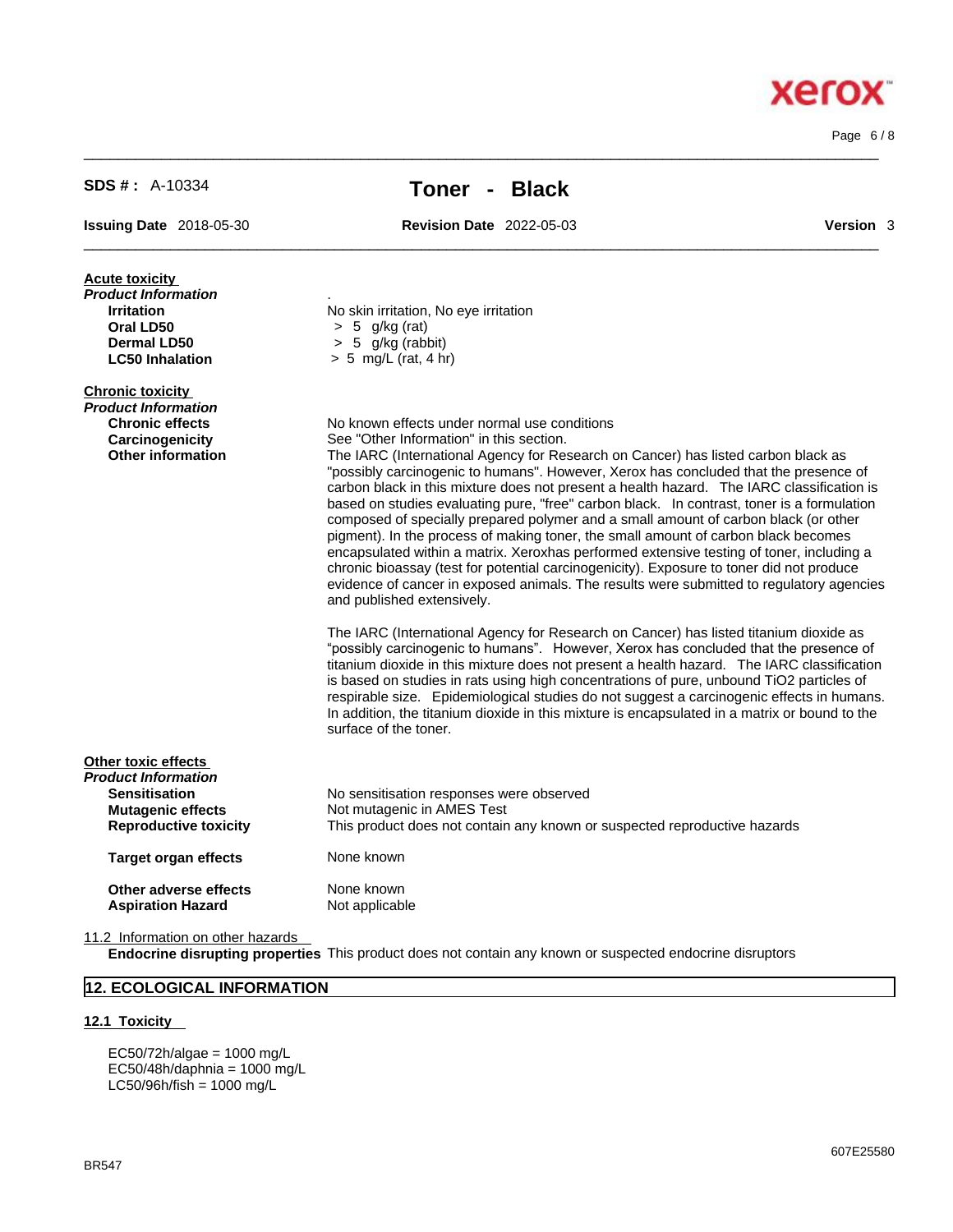Page 7 / 8

xero

# **SDS # :** A-10334 **Toner - Black**

 $\_$  ,  $\_$  ,  $\_$  ,  $\_$  ,  $\_$  ,  $\_$  ,  $\_$  ,  $\_$  ,  $\_$  ,  $\_$  ,  $\_$  ,  $\_$  ,  $\_$  ,  $\_$  ,  $\_$  ,  $\_$  ,  $\_$  ,  $\_$  ,  $\_$  ,  $\_$  ,  $\_$  ,  $\_$  ,  $\_$  ,  $\_$  ,  $\_$  ,  $\_$  ,  $\_$  ,  $\_$  ,  $\_$  ,  $\_$  ,  $\_$  ,  $\_$  ,  $\_$  ,  $\_$  ,  $\_$  ,  $\_$  ,  $\_$  ,

 $\_$  ,  $\_$  ,  $\_$  ,  $\_$  ,  $\_$  ,  $\_$  ,  $\_$  ,  $\_$  ,  $\_$  ,  $\_$  ,  $\_$  ,  $\_$  ,  $\_$  ,  $\_$  ,  $\_$  ,  $\_$  ,  $\_$  ,  $\_$  ,  $\_$  ,  $\_$  ,  $\_$  ,  $\_$  ,  $\_$  ,  $\_$  ,  $\_$  ,  $\_$  ,  $\_$  ,  $\_$  ,  $\_$  ,  $\_$  ,  $\_$  ,  $\_$  ,  $\_$  ,  $\_$  ,  $\_$  ,  $\_$  ,  $\_$  , **Issuing Date** 2018-05-30 **Revision Date** 2022-05-03 **Version** 3

#### **12.2 Persistence and degradability**

Not readily biodegradable

#### **12.3 Bioaccumulative potential**

Bioaccumulation is unlikely

#### **12.4 Mobility in soil**

Insoluble in water

#### **12.5 Results of PBT and vPvB assessment**

Not a PBT according to REACH Annex XIII

#### **12.6 Endocrine disrupting properties**

This product does not contain any known or suspected endocrine disruptors

#### **12.7 Other adverse effects**

Although toner is not an aquatic toxin, microplastics may be a physical hazard to aquatic life and should not be allowed to enter drains, sewers, or waterways.

# **13. DISPOSAL CONSIDERATIONS**

#### **13.1 Waste treatment methods**

| <b>Waste Disposal Method</b>  | Can be landfilled or incinerated, when in compliance with local regulations<br>If incineration is to be carried out, care must be exercised to prevent dust clouds forming. |
|-------------------------------|-----------------------------------------------------------------------------------------------------------------------------------------------------------------------------|
| <b>EWC Waste Disposal No.</b> | 08 03 18                                                                                                                                                                    |
| <b>Other information</b>      | Although toner is not an aquatic toxin, microplastics may be a physical hazard to aquatic life<br>and should not be allowed to enter drains, sewers, or waterways.          |

### **14. TRANSPORT INFORMATION**

#### **14.1 UN/ID No**

Not regulated

#### **14.2 Proper shipping name**

Not regulated

### **14.3 Transport hazard class(es)**

Not classified

#### **14.4 Packing Group**